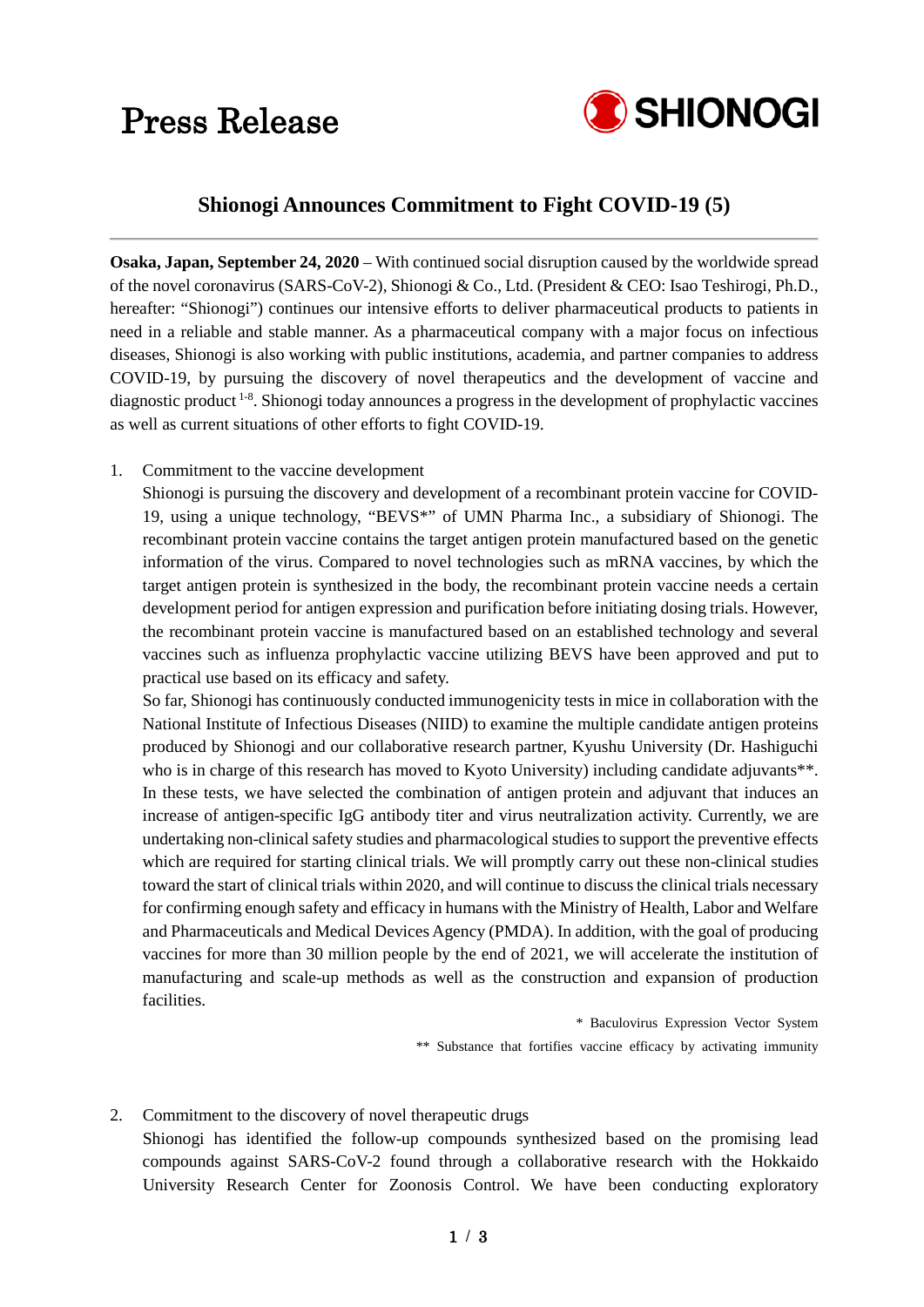## Press Release



assessments, such as safety and drug efficacy, on the follow-up compounds sequentially and the manufacturing process of the most promising candidate had already been investigated at this time. Now we are preparing to start non-clinical studies immediately after the best candidate has been identified. We will continue to focus on our drug discovery efforts with the aim of starting clinical trials in FY2020.

- 3. Commitment to the development of diagnostic products
	- Based on a license agreement regarding a new rapid diagnostic method for viruses including SARS-CoV-2 with Nihon University, Gunma University, and Tokyo Medical University <sup>7</sup> , Shionogi is pursuing the practical development of a new rapid diagnostic method for COVID-19, using an innovative nucleic acid amplification technique, SATIC (signal amplification by ternary initiation complexes) method. The SATIC method enables a determination of presence or absence of SARS-CoV-2 infection visually without a detector. Virus determination can be made in about 25 minutes after sample collection. Furthermore, this method has competitive features which enable viral detection from saliva and sputum collected reliably and safely with high sensitivity equivalent to that of a PCR method. Shionogi is preparing an application for approval as *in-vitro* diagnostic drug and striving for commercialization. With various assays, such as antigen kits, being released recently, we believe that it is necessary to ensure a supply count of more than a certain level in order to meet the needs of medical institutions by taking advantage of the characteristics of this technology. It is therefore we decided to revise our initial target for the launch of early-stage products from September 2020 to December 2020 and focus on establishing a supply system. Since it is necessary to mix and prepare multiple reagents at the time of use for the initial type of the product, Shionogi will accelerate product development and its scale-up studies for early provision of kits that enable easier and quicker diagnosis of multiple samples, so that they can be widely used by general medical institutions, etc.

We have marketed the IgG/IgM Antibody-test Kit for COVID-19 as a research reagent in Japan since June 3, 2020 to be useful for epidemiological surveillance and studies of SARS-CoV-2/COVID-19 aiming to determine the number of individuals previously infected with SARS-CoV-2<sup>4</sup>. In order to improve convenience, we have changed the product standards from the original 50 test/kit to the 20 test/kit.

Shionogi is committed to "Protect people worldwide from the threat of infectious diseases" as our key focus. We are not limiting ourselves to the research and development of therapeutic medications, but are also focused on the total care of infectious disease, through awareness building, prevention, diagnosis, and treating exacerbations, as well as the infection itself. We will continue to strive to fulfill our social responsibility and to contribute to re-establishing the safety and security of society by bringing forward new tools and technologies for the diagnosis and subsequent treatment of COVID-19 to support early containment of the pandemic. Shionogi will work closely with government, industry, and academia to accelerate our efforts and will keep all stakeholders informed regarding the progress of our efforts.